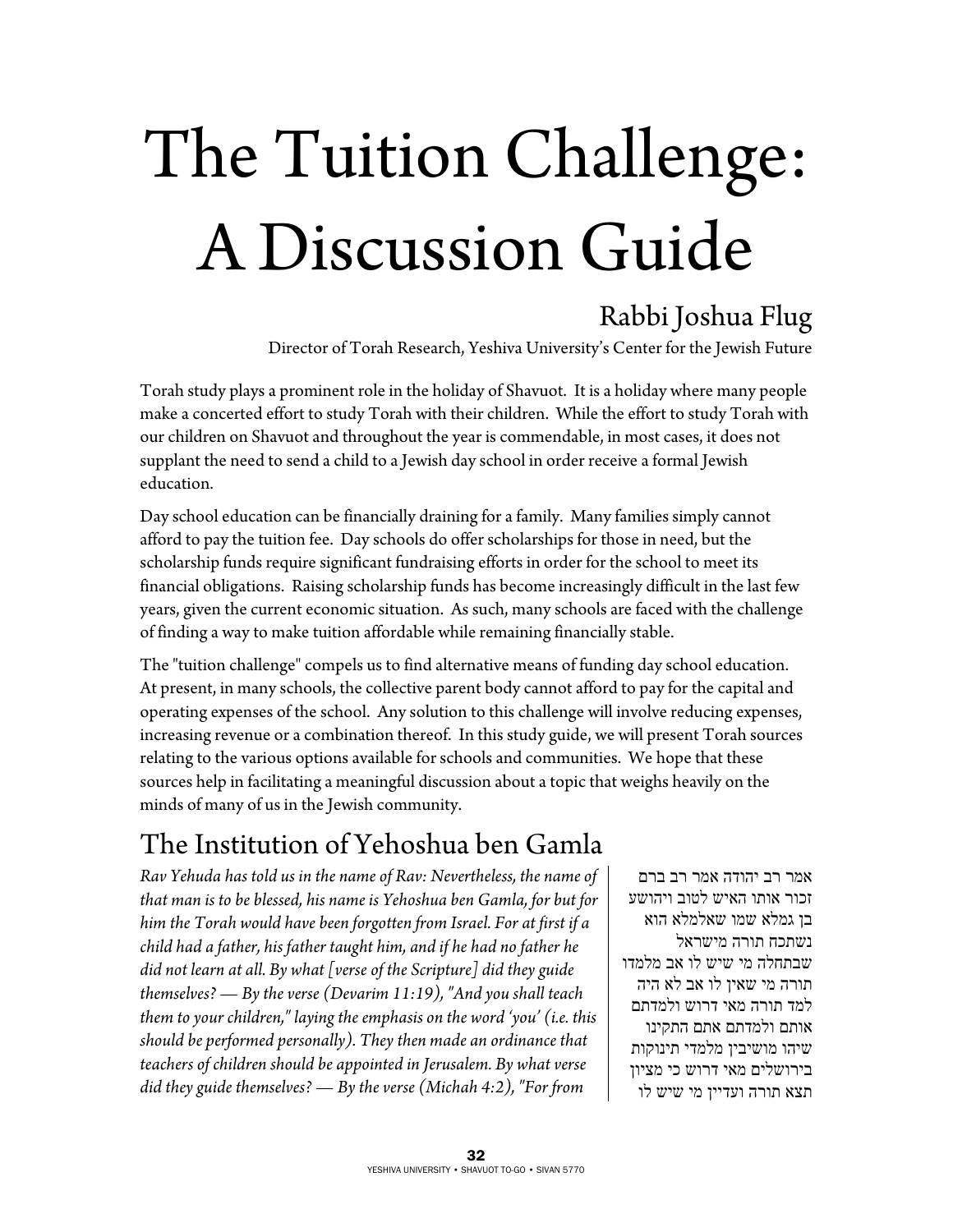*Zion shall the Torah go forth." Even so, however, if a child had a father, the father would take him up to Jerusalem and have him taught there, and if not, he would not go up to learn there. They therefore ordained that teachers should be appointed in each province, and that boys should enter school at the age of sixteen or seventeen. [They did so] and if the teacher punished them they used to rebel and leave the school. Eventually, Yehoshua b. Gamla came and ordained that teachers of young children should be appointed in each district and each town and children should enter school at the age of six or seven.* 

אב היה מעלו ומלמדו מי שאין לו אב לא היה עולה ולמד התקינו שיהו מושיבין בכל פלך ופלך ומכניסין אותן כבן ט"ז כבן י"ז ומי שהיה רבו כועס עליו מבעיט בו ויצא עד שבא יהושע בן גמלא ותיקן שיהו מושיבין מלמדי תינוקות בכל מדינה ומדינה ובכל עיר ועיר ומכניסין אותן כבן שש כבן שבע. **בבא בתרא כא.**

#### **Baba Batra 21a (Translation adapted from Soncino Talmud)**

Accessibility to Jewish education came in stages. Initially, Jewish education was only accessible to those who were willing to travel and was only accessible to teenagers. Yehoshua ben Gamla's institution provided local accessibility to all children from the age of six and up.

R. Tzvi Elimelech Shapira of Dinov (1783-1841) suggests that the institution transforms the way we approach Jewish education:

*Although one fulfills his biblical obligation by teaching Torah to his children, on a rabbinic level, one does not fulfill his obligation unless all of the children of the city are educated, both rich and poor. It would seem to me that after the institution [of Yehoshua ben Gamla], one does not even fulfill his biblical obligation unless all of the children of the city are educated as I will explain … In our situation, since Yehoshua ben Gamla instituted a stringent feature to the quality of the mitzvah - to be involved in the education of all children of the city - one who educates only his own children, and is not concerned with the children of the poor, certainly violates the rabbinic enactment of Yehoshua ben Gamla, but additionally, does not fulfill his biblical obligation [to teach Torah to one's children].* 

והנה הגם שיוצאין מן התורה י"ח המ"ע בלימוד תורה לבניו. עכ"ז מדרבנן אינם יוצאים י"ח המ"ע רק בלימוד תורה לכל בני העיר יחד עשיר ואביון. והנה נ"ל לפ"ז כי אחר התקנה מדאורייתא אינם יוצאים י"ח המ"ע רק בלימוד תורה לכל התינוקות שבעיר כאשר אבאר אי"ה הסכת ושמע ... בנידון דידן כיון שתיקן יהושע ב"ג חומרא באיכות המ"ע להשתדל בלימוד לכל ילדי בני העיר. א"כ המחזיק מלמד לבניו לבד. ואינו משתדל ואינו חושש לבני העניים. הנה הא ודאי עברו אדרבנן תקנות יב"ג. אבל נוסף לזה. גם המ"ע לא קיים ולא יצא  $\mathsf{\pi}$ 

#### **Takanot Tamchin D'Oraita no. 3**

 $\overline{a}$ 

**תקנות תמכין דאורייתא אות ג'** 

According to R. Shapira, Yehoshua ben Gamla did not merely add an additional communal obligation. He added a whole new dimension to the obligation to teach Torah to one's children. Once the institution was enacted, one cannot fulfill one's own biblical obligation to teach one's own children until he has done his part to ensure that Torah education is accessible to all children.8

<sup>8</sup> See R. Meir Simcha of Dvinsk (1843-1926) Ohr *Samei'ach*, *Hilchot Talmud Torah* 1:2, who suggests that there is a biblical obligation on the community to educate its children. This obligation existed before Yehoshua ben Gamla's institution.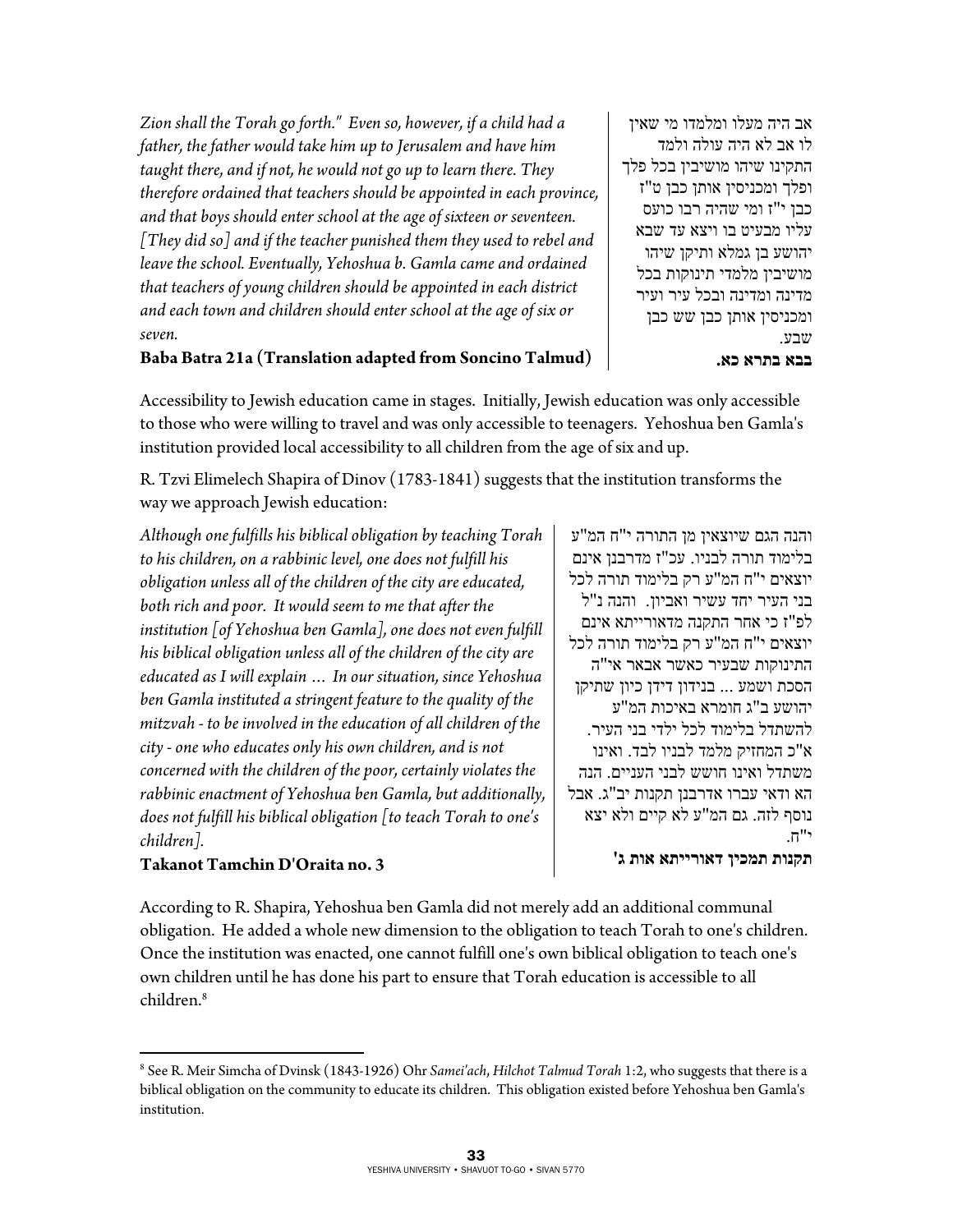## The Obligation of the Parents

There are two questions that must be addressed in discussing the obligation of parents to pay for the education of their children. First, what is the extent of their obligation to ensure that their children receive a Jewish education? Second, what criteria should be used in determining what percentage of the school budget comes from tuition and what percentage comes from charitable donations?

Rambam (1138-1204) states that a father's obligation to teach his son Torah extends to hiring a teacher, if necessary<sup>9</sup>:

 *One must hire a teacher to teach his son … If the local custom is that teachers receive compensation, one must provide compensation. One is obligated to pay for a teacher until he reads the entire Written Torah.* 

#### **Rambam, Hilchot Talmud Torah 1:3,7**

וחייב לשכור מלמד לבנו ללמדו... היה מנהג המדינה ליקח מלמד התינוקות שכר נותן לו שכרו. וחייב ללמדו בשכר עד שיקרא תורה שבכתב כולה. **רמב"ם הל' תלמוד תורה א:ג,ז** 

According to Rambam, the requirement of parents to spend money for the education of their children only applies to educating them to read Tanach. However, R. Moshe Feinstein (1895- 1986) notes that for practical reasons, the obligation extends far beyond that:<sup>10</sup>

*In our country (USA), there is a government requirement to educate them in their schools, and through the kindness of God to the Jewish people, there is an option to educate in schools that are under the auspices of God fearing individuals, such that if one does not send his daughter to be educated in the ways of Torah, faith and observance of mitzvot in a proper school such as Beit Ya'akov and the like, one is required to place her in a public school which, God forbid, has no Torah and no faith. Since one is required to ensure that his daughter is someone who believes in God and His Torah observes His mitzvot, even if it is necessary to spend money, it [i.e. education in a proper Jewish school] is a matter of obligation.* 

אבל במדינתנו כאן שמחוייבין מדינא דמלכותא ללמדם בבתי ספר שלהם ובחסדי השי"ת על ישראל איכא הרשות ללמדם בבתי ספר שתחת הנהלת ישראל כשרים ויראי ה' שנמצא שאם לא יתן בתו ללמוד בבי"ס כשר כהא דבית יעקב וכדומה להתחנך שם בדרך התורה והאמונה ושמירת המצות הרי יהיה מוכרח ליתן אותה לבי"ס של המדינה שהוא ח"ו ללא תורה וללא אמונה, שזה מחוייב גם לראות שתהיה בתו כשרה להאמין בה' ובתורתו ולקיים כל מצותיו אף בהוצאת ממון, וממילא הוא דבר שבחובה. **אגרות משה יו"ד ב:קיג**

**Igrot Moshe, Y.D. 2:113** 

 $\overline{a}$ 9 R. Avraham de Boton (c.1560-1605), *Lechem Mishneh*, *Hilchot Talmud Torah* 1:3, suggests that the requirement for a father to hire a teacher is part of Yehoshua ben Gamla's institution. R. Moshe Feinstein, *Igrot Moshe*, *Yoreh De'ah* 2:110, notes that there is a comment of Maharik (as cited by *Lechem Mishneh*) that indicates that a father has

a biblical obligation to hire a teacher for his son if he cannot personally teach his son.<br><sup>10</sup> R. Feinstein's responsa addresses whether there is a difference between the obligation to educate a son and the obligation to educate a daughter. R. Feinstein notes that there is no obligation to teach one's daughter Torah (see *Kiddushin* 29b) and therefore, from the perspective of the laws of Torah learning, Rambam's requirement to hire a teacher would not apply to one's daughter.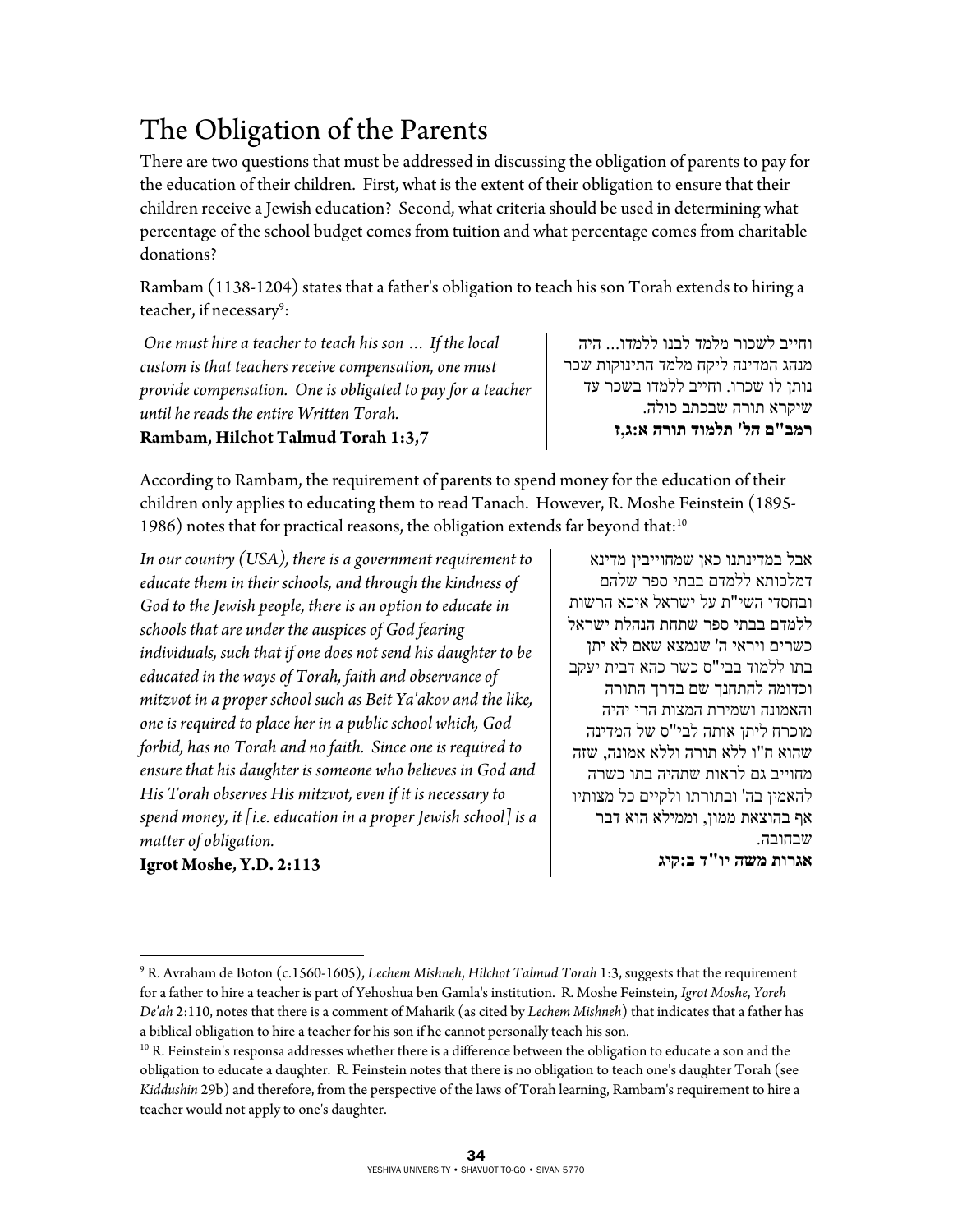According to R. Feinstein, the obligation to pay for Jewish education is not merely a function of the mitzvah of learning Torah. Each parent has an obligation to ensure that his or her children are raised with the proper values and beliefs. In modern times, this can (generally) only be accomplished in a Jewish day school. R. Feinstein adds that the parents are obligated to spend money to ensure that their children receive a proper Jewish education.<sup>11</sup>

The question of what percentage of the budget should come from tuition is perhaps one of the most sensitive issues in this "tuition challenge" discussion. Here are a few questions that one might address when approaching this issue: Is a donor justified in claiming that he will only donate money if every effort is made to collect as much as possible from the parent body? Is a parent who pays full tuition justified in complaining to the school about a neighbor who receives tuition assistance but lives a more luxurious lifestyle? Is the school scholarship committee justified in scrutinizing the financial situation of scholarship applicants when the applicants complain that the process is overly intrusive?

R. Moshe Isserles (Rama, 1520-1572), in addressing the institution of Yehoshua ben Gamla states:

 *In a place where the community hires a teacher for the children and the parents of the children cannot afford to pay for their children so that other members of the community must contribute, the money is collected based on wealth.* 

**Rama, Choshen Mishpat 163:3** 

במקום שבני העיר מושיבין ביניהם מלמד תינוקות**, ואין אביהן של תינוקות יכול לשכור לבניהם**, ויצטרכו הקהל ליתן השכר, גובין לפי ממון. **רמ"א חו"מ קסג:ג** 

According to Rama, the communal obligation to pay for education only applies when the parents cannot afford to pay for the education of their children.<sup>12</sup> Rama, however, does not provide guidelines for what the standards are for someone who cannot afford to educate his child. Do we follow the criteria for giving someone charity - which requires the recipient to

 $\overline{a}$  $11$  R. Yosef Dov Soloveitchik (1903-1993), also asserts that the exemption from teaching one's daughter Torah does not exempt one from providing one's daughter with a proper Jewish education. It only exempts one from teaching her the theoretical portions of the Torah. R. Soloveitchik adds that the obligation to provide a proper Jewish education to one's children is not only a function of *chinuch* (training) and therefore, it applies even after the child becomes bar/bat mitzvah. [R. Soloveitchik developed this idea in a lecture that was originally given on Shevat 3, 5719 in Yiddish. The Yiddish notes were compiled by Dr. Hillel Zeidman and were translated to Hebrew by R.

Shalom Carmy. The article appears in *Beit Yosef Sha'ul*, Vol. IV (1994).]<br><sup>12</sup> Rama's comments are stated in a chapter in *Shulchan Aruch* dealing with communal ventures. The general rule is that each individual pays based on the degree to which he benefits. As such, one who has two children in a school of one-hundred children should pay two percent of the school's costs. However, because of Yehoshua ben Gamla's institution, the community is obligated to cover the tuition costs of those who cannot afford to pay. A similar idea is presented by Rama, *Orach Chaim* 53:23, regarding the costs of hiring a *shaliach tzibbur* (cantor). Rama rules that half of the salary should be split evenly among the congregants and the other half should be based on what each individual can afford.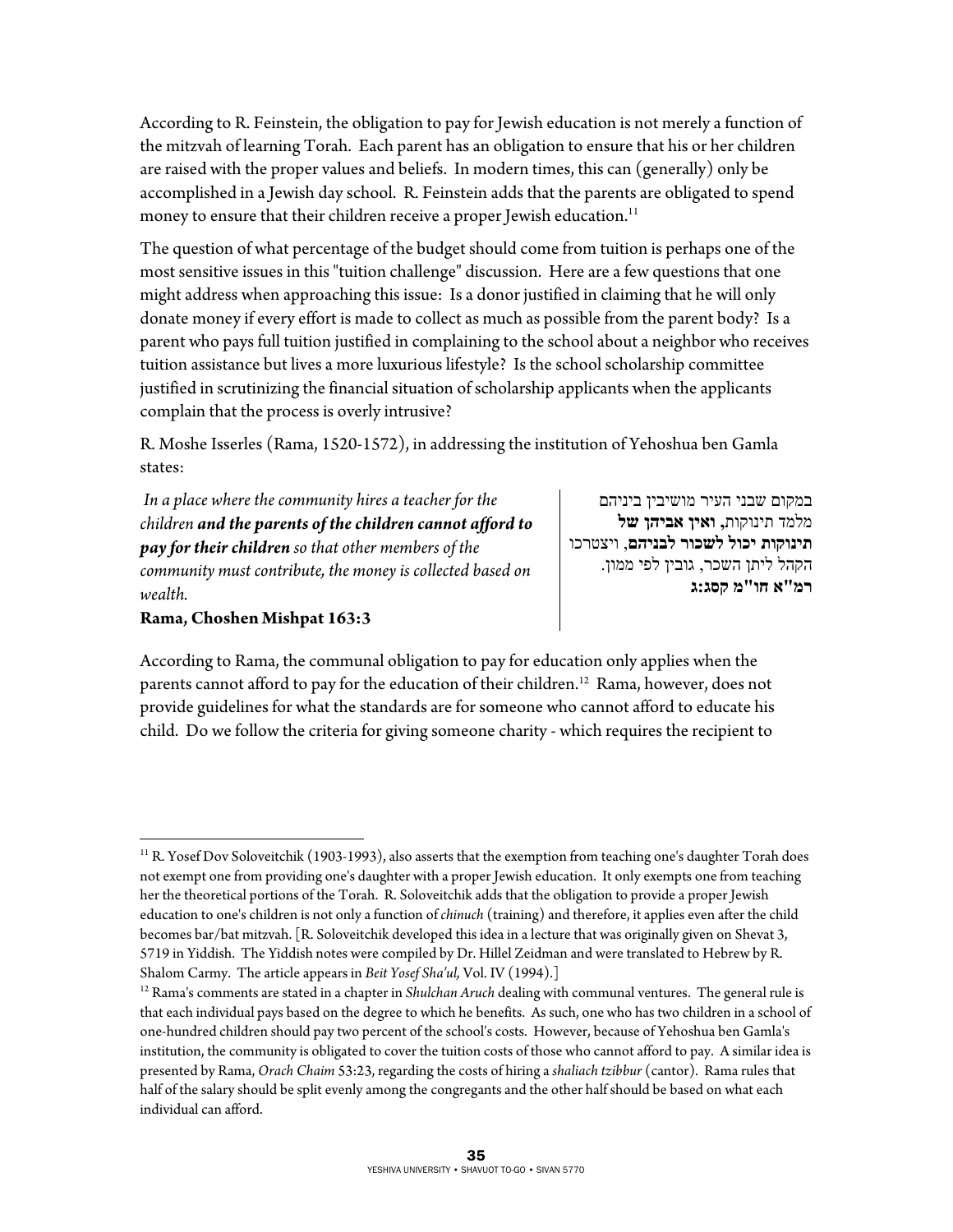liquidate his non-essential possessions $13$  - or is there a different standard when it comes to education?

While Rama does not provide any clear guidelines on the matter, there is a comment of R. Shlomo Ephraim Luntchitz (1550-1619), Kli Yakar, Shemot 23:5, that is relevant to this discussion. The Gemara states the following about the mitzvah to help someone whose donkey is struggling with its load:

*If he [the owner of the animal] went, sat down and said [to the passerby], 'Since the obligation rests upon you, if you desire to unload, unload:' he [the passer-by] is exempt, because it is said (Shemot 23:5), 'with him.'* 

הלך וישב לו ואמר הואיל ועליך מצוה אם רצונך לפרוק פרוק פטור שנאמר עמו. **בבא מציעא לב.** 

#### **Baba Metzia 32a (Soncino Translation)**

There is no mitzvah to help the donkey owner if he does not put in an effort to help himself. R. Luntchitz adds:

*This is a response to some impoverished individuals among our nation who demand communal support but don't want to perform any labor - even if it is within their means to perform labor or something else that can provide for their family - and they complain if they are not provided with all of their needs. [However, there is no requirement to support them] because God only commanded to help "with him." The poor person must do whatever is in his means, and if, nevertheless, he is not able to afford his expenses, then there is an obligation on every Jew to help him, support him and provide him with whatever he is lacking and then one must help, even onehundred times.* 

#### **K'li Yakar, Shemot 23:5**

 $\overline{a}$ 

ומכאן תשובה על מקצת עניים בני עמינו המטילים את עצמם על הציבור ואינן רוצים לעשות בשום מלאכה אף אם בידם לעשות באיזו מלאכה או איזה דבר אחר אשר בו יכולין להביא שבר רעבון ביתם, וקוראים תגר אם אין נותנים להם די מחסורם, כי דבר זה לא צוה ה' כי אם עזוב תעזוב עמו הקם תקים עמו כי העני יעשה כל אשר ימצא בכוחו לעשות ואם בכל זה לא תשיג ידו, אז חייב כל איש מישראל לסעדו ולחזקו וליתן לו די מחסורו אשר יחסר לו, ועזוב תעזוב אפילו עד מאה פעמים **כלי יקר שמות כג:ה**

While one cannot necessarily compare the allocation of scholarships to the allocation of charity, R. Luntchitz seems to extend the Gemara's idea regarding helping the donkey owner to all forms of assistance. There is no requirement to assist those who are not putting in the effort to assist themselves. As such, the school and its representatives have the right (and ergo the responsibility) to set up guidelines to ensure that scholarship money is only allocated to those who can't help themselves. It is also incumbent upon those applying for scholarship to accurately represent their financial situation so that the tuition committee can distribute its scholarship funds equitably.

<sup>13</sup> *Shulchan Aruch*, *Yoreh De'ah* no. 253, contains a detailed discussion of which assets must be liquidated before one is able to collect charity.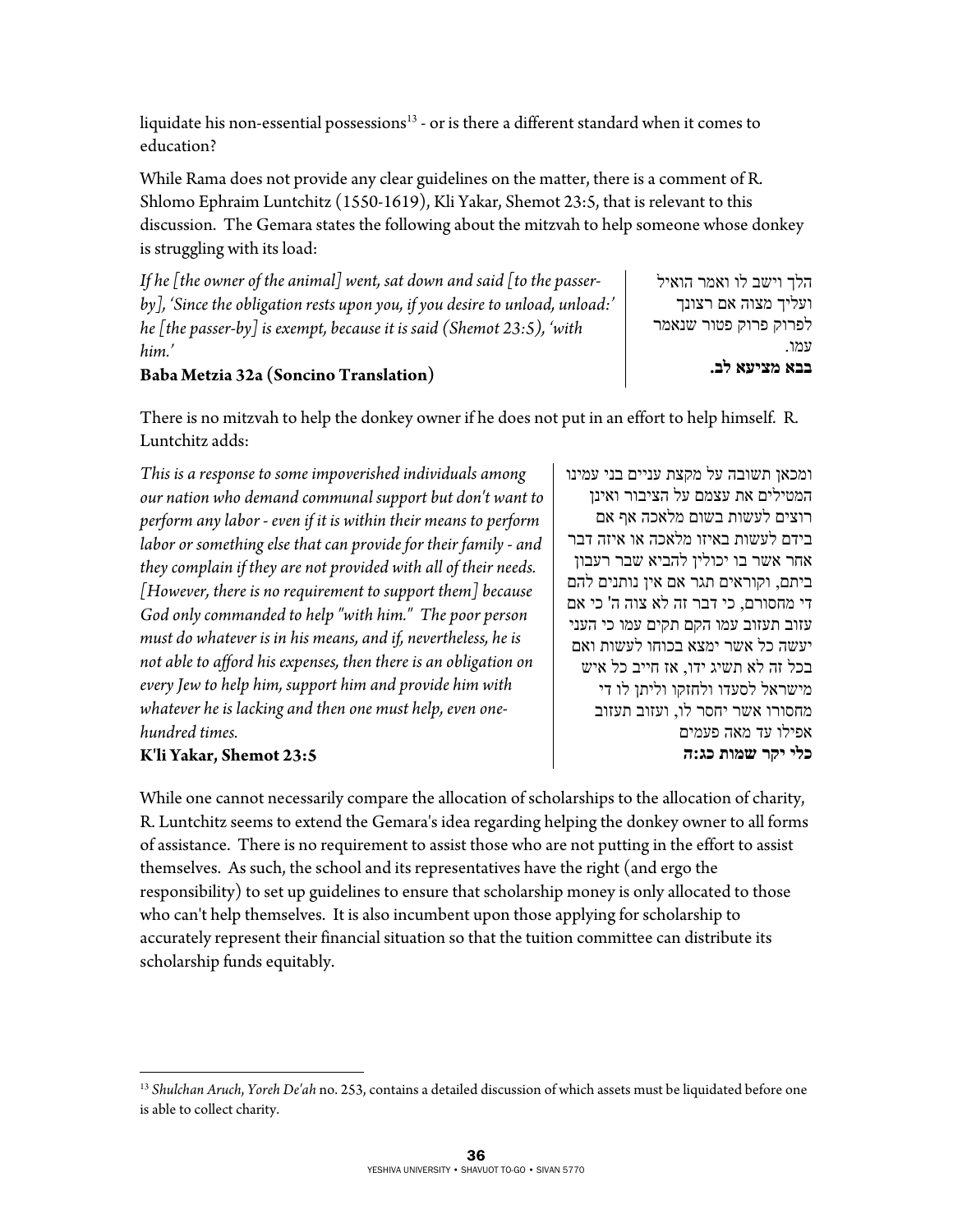## The Obligations of the School

The school manages and distributes the incoming revenue and therefore, must take responsibility to spend the money properly. Yehoshua ben Gamla's institution accounted for the optimization of the school system:

*Raba further said: The number of pupils to be assigned to each teacher is twenty-five. If there are fifty, we appoint two teachers. If there are forty, we appoint an assistant, at the expense of the town.* 

#### **Baba Batra 21a (Soncino Translation)**

Tosafot note that if the school system does not follow this structure, the school is not entitled to communal funds:

*However, less than that (twenty five students), the members of the community cannot force each other to hire a teacher.*  **Tosafot, Baba Batra 21a s.v. Sach** 

אבל פחות מכאן אין בני העיר יכולין לכוף זה את זה להשכיר להם מלמד. **תוס' בבא בתרא כא. ד"ה סך**

It should be noted that Ramban (1194-1270), *Baba Batra* 21a, disagrees with Tosafot and maintains that if there are less than twenty five students, the community is nevertheless obligated to provide the funds necessary to hire a teacher. However, Ramban does agree that if there are enough students, and the school decides to hire more teachers than are necessary, there is no communal obligation to support the school for the additional expenses. R. Aharon Koidenover (c. 1614-1676), *Emunat Shmuel* no. 26, adds that the requirement to have twentyfive students in a classroom was only applicable in earlier times. Nowadays (in the  $17<sup>th</sup>$  century), when children require more attention, we should not require such large classrooms. R. Koidenover's comments are cited in *Pitchei Teshuva*, *Yoreh De'ah* 246:8. R. Shneur Zalman of Lyadi (1745-1812), Shulchan Aruch HaRav, Hilchot Talmud Torah, K.A. 1:3, agrees with R. Koidenover that from an educational perspective, Yehoshua ben Gamla's classroom requirements are not applicable. Nevertheless, R. Shneur Zalman asserts that the community cannot be obligated to pay for a school system that is more expensive than the original institution.

The school system of today differs greatly from the school system set up by Yehoshua ben Gamla. There are many more expenses incurred by a school in order to meet the needs of modern education. R Shmuel Wosner (b. 1911) discusses whether there is a communal obligation to pay for these expenses:

*In truth, I am not sure if we use the institution of R. Yehoshua ben Gamla to obligate members of the community to pay for all of the expenses that exist today because there are a number of issues such as building costs, food and transportation that were not included in his institution. Although one can argue that the institution is based on the needs of each generation, I see that R. Shneur Zalman did not follow this logic and concluded that even* 

ובאמת אני מסופק אם אנחנו יכולים לחייב מתקנת ר"י בן גמלא גם בני הקהילה בכל ההוצאות של היום כי הרבה ענינים בבנינים והספקת מזון - הסעה וכדומה שבודאי לא היו נכללים בתקנתו, ואם כי י"ל שהתקנה חלה לפי המצב הצורך

תרי ואי איכא ארבעין מוקמינן ריש דוכנא ומסייעין ליה ממתא. **בבא בתרא כא.** 

אמר רבא סך מקרי דרדקי עשרין וחמשה ינוקי ואי איכא חמשין מותבינן